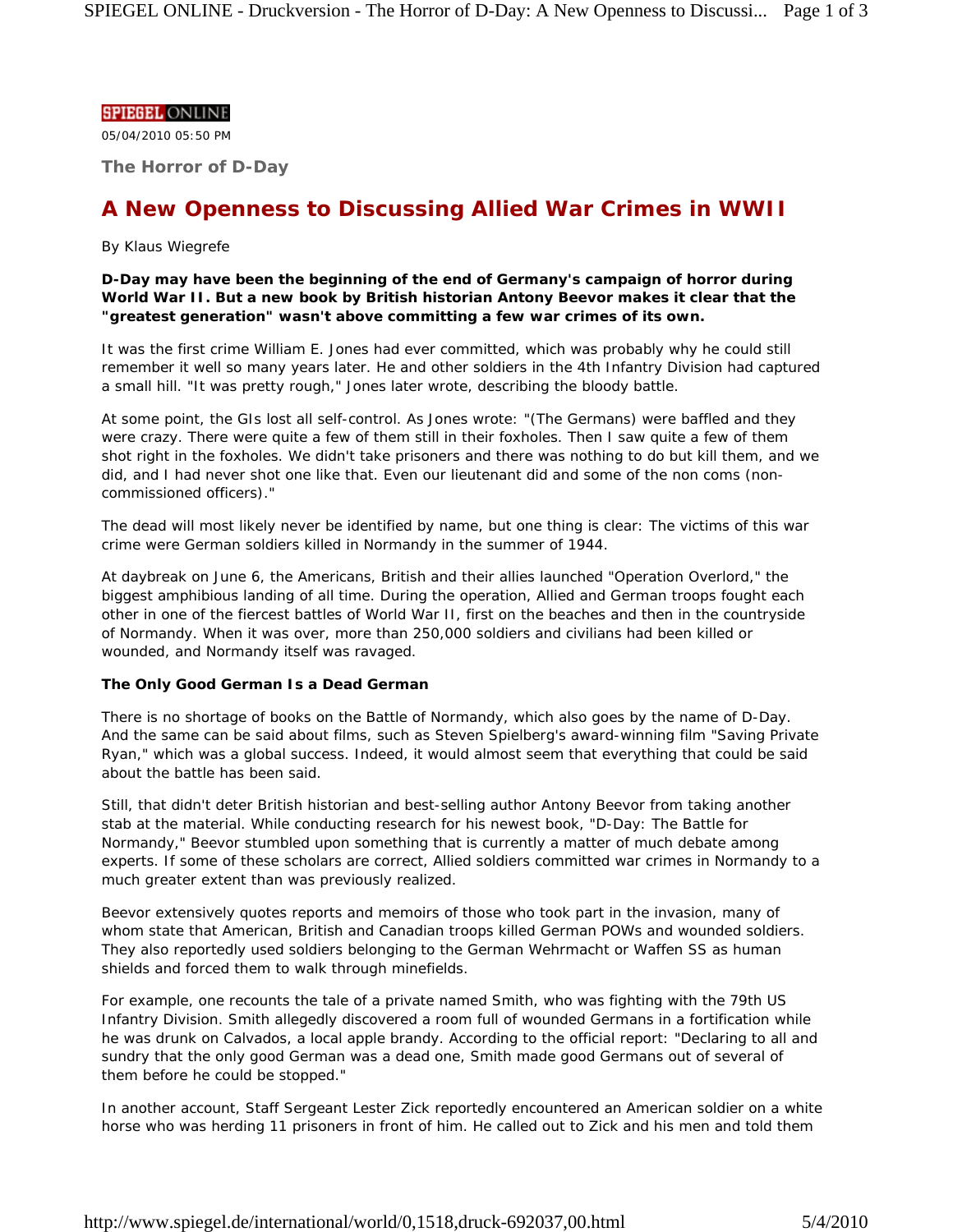that the prisoners were all Poles, except for two Germans. Then, according to Zick, the soldier took out his pistol "and shot both of them in the back of the head. And we just stood there."

Beevor also quotes John Troy, a soldier with the 8th Infantry Division, who writes of finding the body of an American officer the Germans had tied up and killed because he had been caught carrying a captured German P-38 pistol. Troy describes his reaction in the following way: "When I saw that, I said no souvenirs for me. But, of course, we did it too when we caught (Germans) with American cigarettes on them, or American wristwatches they had on their arms."

#### **Rage and Violence**

The issue of war crimes is an incredibly sensitive one. But, in this case, the evidence is overwhelming.

Given the high number of casualties they suffered, Allied paratroopers were particularly determined to exact bloody revenge. Near one village, Audouville-la-Hubert, they massacred 30 captured Wehrmacht soldiers in a single killing spree.

On the beaches, soldiers in an engineering brigade had to protect German prisoners from enraged paratroopers from the 101st Airborne Division, who shouted: "Turn those prisoners over to us. Turn them over to us. We know what to do to them."

When the same LSTs (landing ship tanks) were used to evacuate both German POWs and Allied wounded, the wounded attacked the Germans, and it was only through the intervention of a pharmacist's mate that nothing more serious happened.

## **A New Approach to Writing History**

Beevor frequently quotes from personal memoirs of Allied soldiers that have been available to historians for years. But could it be that they were ignored by them until now because they didn't support the image of the "greatest generation," the term that Americans have liked to use to describe their victorious soldiers from 1945? It would seem that no shadows were to be cast on the war that gave the Americans, in particular, the moral right to have a say in shaping Europe's postwar future as well as creating the practical conditions for it to do so.

Still, that approach has recently been revised. In his 2007 book "*The Day of Battle: The War in Sicily and Italy, 1934-1944*" Pulitzer Prize-winning author Rick Atkinson described various war crimes committed by the Allies. And now we have the same thing with Normandy.

Beevor primarily attributes the Allied crimes to the epic ferocity of the battles. The Germans themselves called it a "dirty bush war," a reference to the bushes and hedgerows, ranging in height between one and three meters (three and ten feet), used to demarcate the fields in Normandy's bocage landscape.

Indeed, Normandy's terrain is ideally suited for ambushes and booby traps. For example, German units stretched thin steel cables across roads at head level, so that when an American Jeep came roaring down the road, its driver and passengers would be decapitated. They also attached hand grenades to the dog tags of dead GIs, so that anyone who tried to remove the dog tags was blown up. Likewise, it is an established fact that German soldiers, and particularly those in the Waffen SS, shot prisoners.

#### **Allied Behavior Doesn't Forgive Germany 's**

The artillery fire from both sides and the Allied bombing attacks transformed Normandy into a moonscape. Beevor writes about soldiers who huddled in the craters screaming and weeping, while others walked around as if in a trance picking flowers in the midst of explosions. Indeed, American physicians reported 30,000 cases of combat neurosis among their troops alone.

In a letter to his family in Minnesota, a US infantryman wrote that he had never hated anything quite as much, adding: "And it's not because of some blustery speech of a brass hat."